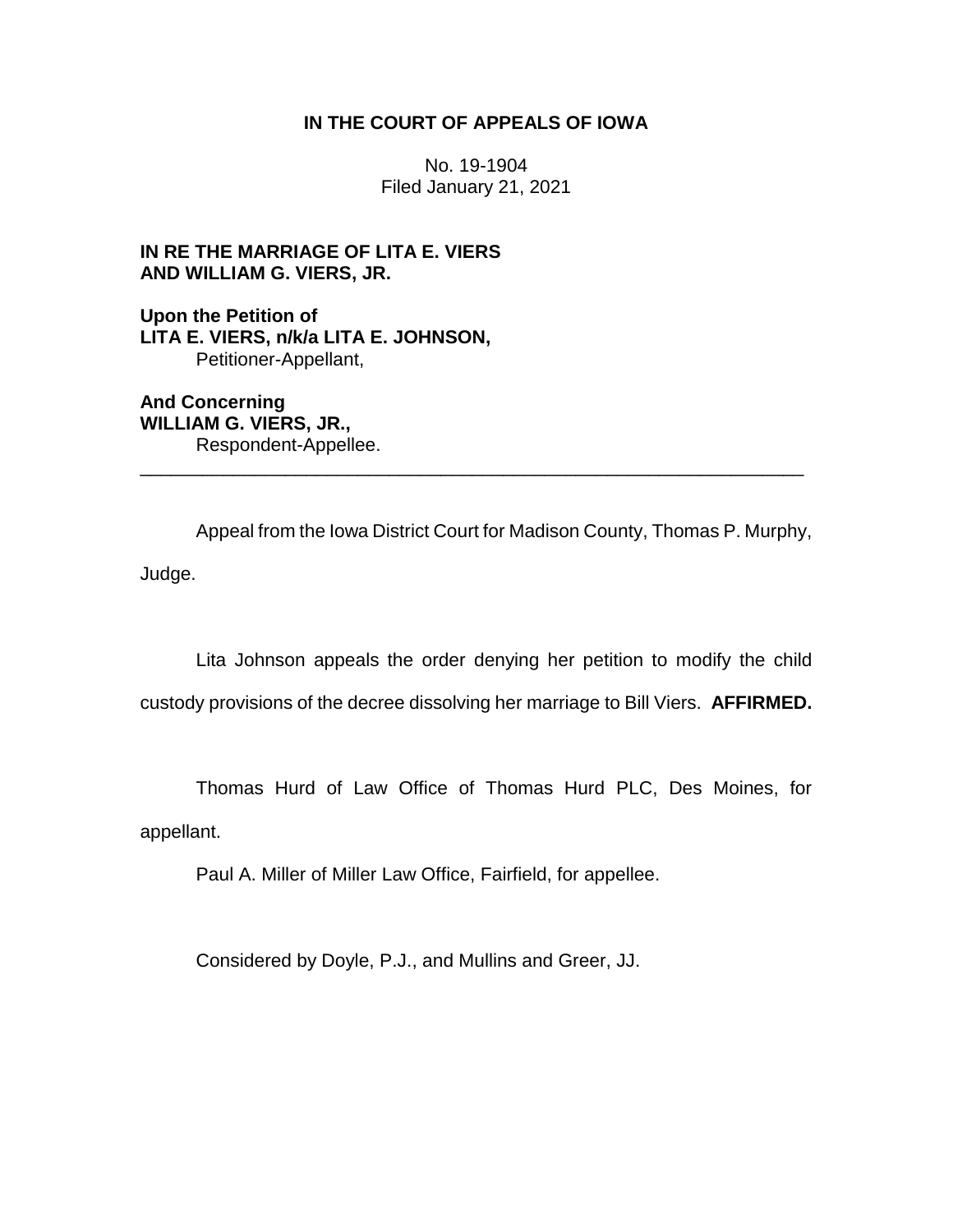## **DOYLE, Presiding Judge.**

 $\overline{a}$ 

When Lita and Bill divorced in 2014, the district court granted Lita physical care of their child. One year later, both parties requested modification; Lita asked for sole legal custody of the child, and Bill asked for physical care of the child. The court continued joint legal custody but modified the decree to grant Bill physical care, and we affirmed the decision on appeal. *See In re Marriage of Viers*, No. 16- 2053, 2017 WL 3065167, at \*3 (Iowa Ct. App. July 19, 2017).

In September 2018, Lita initiated another modification action. The district court agreed that Lita's move to Idaho was a substantial change in circumstances that warranted modification. But the court declined to modify physical care because Lita failed to show she can provide superior care for the child. On appeal, Lita challenges that finding.

We review the modification ruling de novo. *See Thorpe v. Hostetler*, 949 N.W.2d 1, 4 (Iowa Ct. App. 2020). We are not bound by the district court's fact findings but give them weight, especially those concerning witness credibility.<sup>1</sup> *See id*. at 5. The court may modify custody if a substantial change in circumstances has occurred and modification is in the child's best interests. *See* 

 $1$  The district court made findings that Lita was not credible. Lita argues its findings should be given less weight on appeal because the court did not admit evidence regarding domestic violence perpetrated by Bill during the marriage. She claims the evidence is necessary to explain her actions following the first modification. But evidence of abuse that occurred during the marriage was admitted and considered in the prior modification action and is therefore part of the record, as noted by the district court. Any additional evidence of abuse that occurred during the marriage was cumulative and of limited relevance to the present modification action, and the court acted within its discretion in refusing to admit it. *See Hawkins v. Grinnell Reg'l Med. Ctr*., 929 N.W.2d 261, 265 (Iowa 2019) ("We generally review challenges to district court decisions to exclude or admit evidence for an abuse of discretion.").